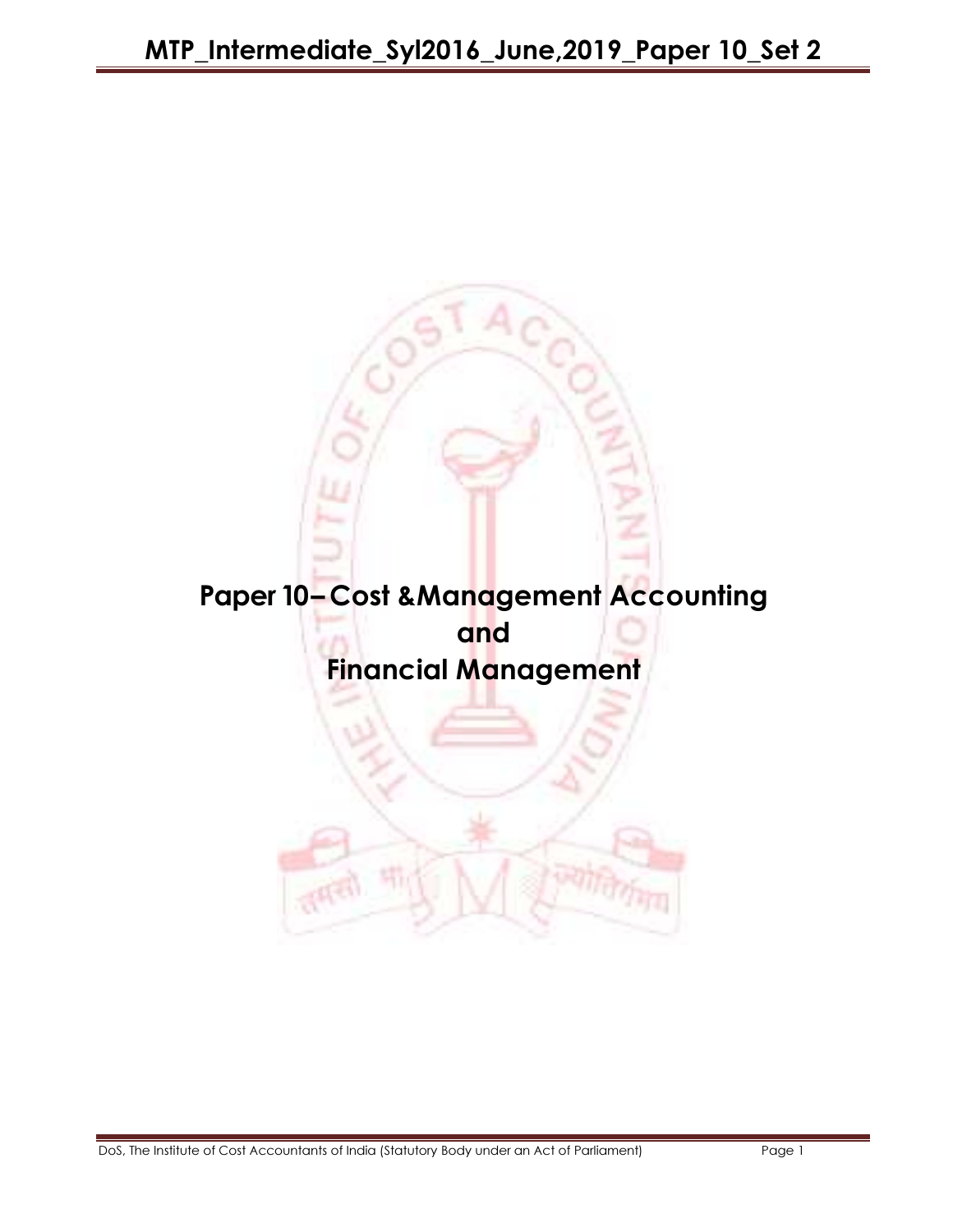# Paper-10: - Cost & Management Accounting and Financial Management

#### Full Marks: 100 Time allowed:3 hours

This paper has been divided into two Parts A & B,each carrying 50 marks. Further each Part has been divided into two sections each.

#### Part-A (COST & MANAGEMENT ACCOUNTING)

(50 Marks)

Section-I

Answer the following questions.

1.(a) Choose the most Appropriate alternative for the following (You may write only the Roman numeral and the alphabet chosen for your answer); 1 X 6 =6

- (i) The use of management accounting is
- (a) Compulsory
- (b) Optional
- (c) Mandatory as per law
- (d) None of the above.

 (ii) The selling price is 20 per unit,variable cost 12 per unit,and fixed cost 16,000,the break even-point in units will be

- (a) 800 units
- (b) 3,000 units
- (c) 2,000 units
- (d) None of these
- (iii) Which of the following departments is most likely responsible for a price variance in direct material?
	- (a) Warehousing
	- (b) Receiving
	- (c) Purchasing
	- (d) Production

(iv)When are the overhead variances recorded in a standard costing system?

- (a) When the cost of goods sold is recorded
- (b) When the factory overhead is applied to work-in-process
- (c) When the goods are transferred out of work-in-process
- (d) when direct labour is recorded.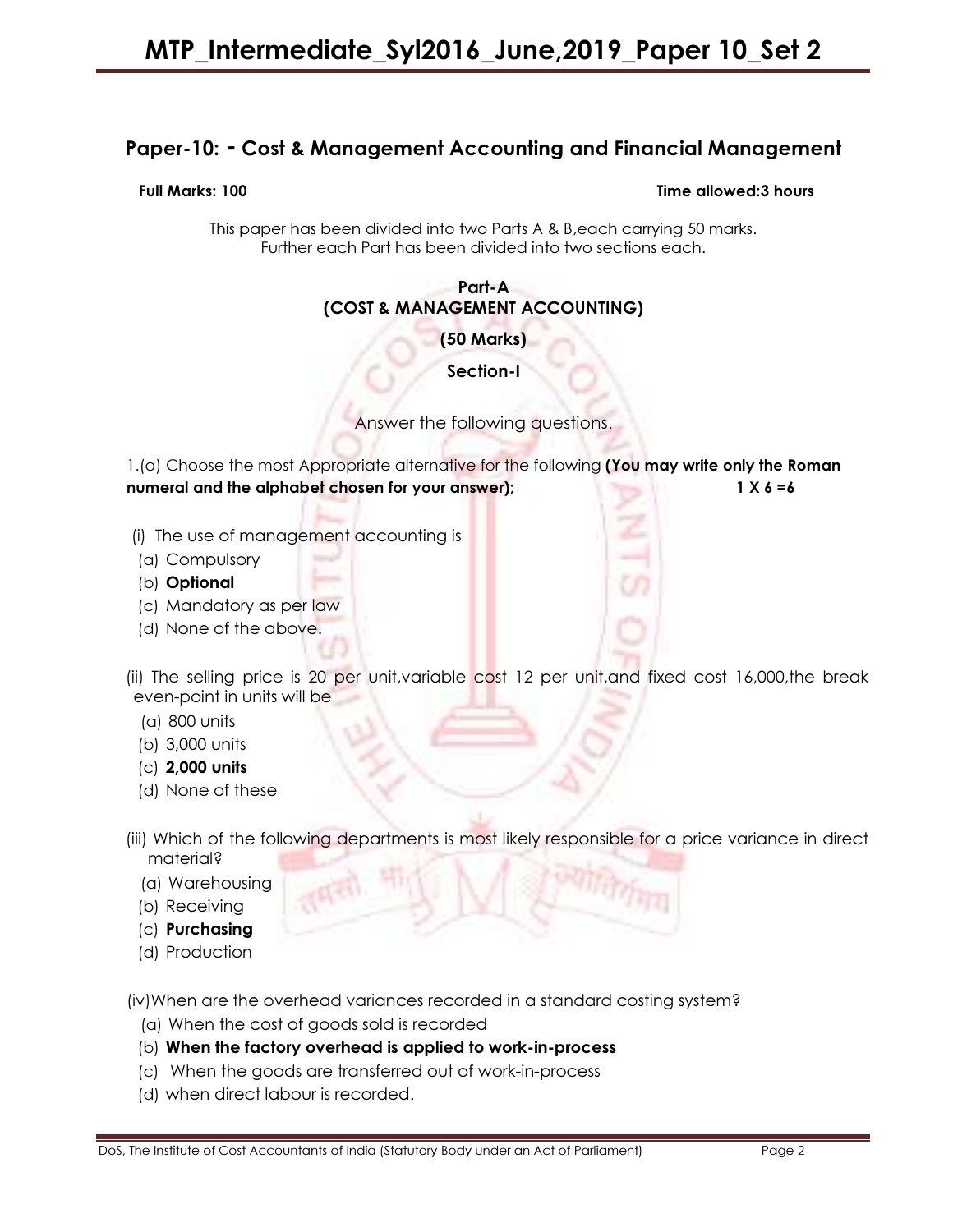(v) The comparison of actual results with expected results is referred to as

- (a) Feedback
- (b) Controlling
- (c) a & b
- (d) None of these.

(vi) An example of long period budget is…..

**Primary Co.** 

- (a) R & D budget
- (b) Master budget
- (c) Sales budget
- (d) Personnel budget

(b)Match the statement under Column I with the most appropriate statement under Column II (you may opt to write only the numeral and the matched alphabet instead of copying the contents into the answer book): 1X4=4

| Column I                  |     | Column <sub>II</sub>                          |
|---------------------------|-----|-----------------------------------------------|
| Learning Curve            | (A) | <b>Negotiated Pricing</b>                     |
| Zero Base Budgeting       | (B) | Human Phenomenon                              |
| <b>Transfer Price</b>     | (C  | Fixed Costs are charged to Cost of Production |
| <b>Absorption Costing</b> | (D) | <b>Discretionary Cost</b>                     |

 $\mathbf{L}_{\mathbf{L},\mathbf{L}}$ 

#### Answer:

| (D)<br>╵ | $\tilde{\phantom{a}}$<br>– | $\sim$<br>∽ |
|----------|----------------------------|-------------|
|          |                            |             |

(c) Statement whether the following statement are True or False (You may write only the Roman numeral and whether True or False without Copying the Statement into answer book);

1X4=4

- (i)A flexible budget is prepared for more than one level of activity.
- (ii) Difference between the standard cost and actual cost is called as variance.
- (iii) The objective of uniform costing is wealth maximization.
- (iv) Standard formats are used in management accounting for preparation of reports.

Answer:

| $1$ (True) | $2$ (True) | (Irue)<br>ັ | 4(False) |
|------------|------------|-------------|----------|
|------------|------------|-------------|----------|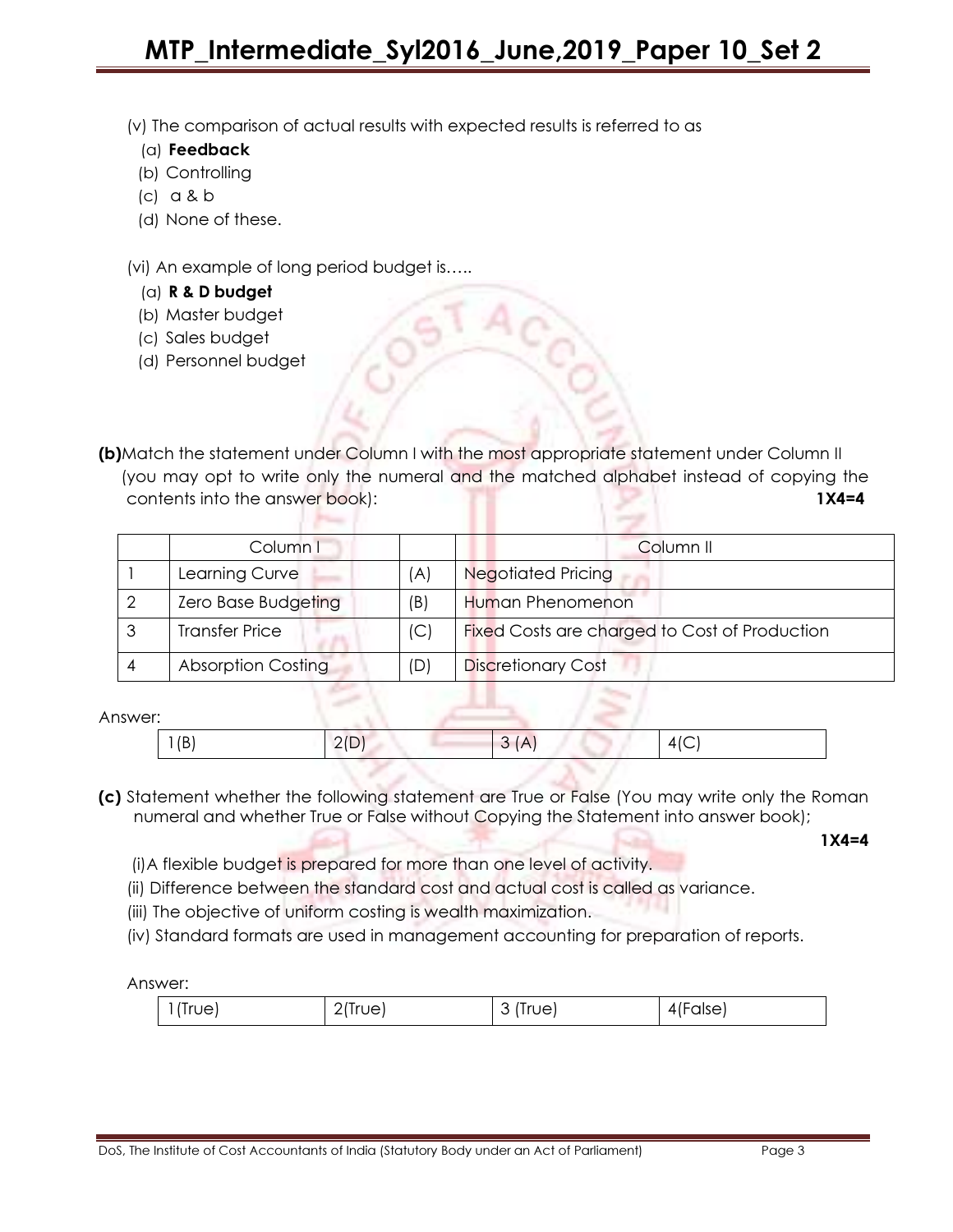### Section II

2(a) A factory for a production of 1,50,000 units. The variable cost per unit is 28 and fixed cost is 4 per unit. The company fixes its selling price to fetch a profit of 15 % on cost.

(i) What is breakeven point

(ii) What is the profit volume ratio

(iii)If it reduces its selling price by 5% how does the revised selling price affect the BEP and the volume ratio.

(iv)If a profit increase of 10% is desired more than the budget what should be the sale at the reduced prices?

(b)The following results of a company for the last years are as follows:

| Period | Sales(₹) | Profit(₹) |
|--------|----------|-----------|
| 2017   | 3,00,000 | 40,000    |
| 2018   | 3,40,000 | 50,000    |

you are required to calculate:

(i)P/V ratio

(ii)Fixed cost

(ii) Profit when sales are 5,00,000

(iv)Margin of safety at a pofit of 1,00,000

#### Answer: 2(a)

| Variable Cost        | 28    |
|----------------------|-------|
| <b>Fixed Cost</b>    |       |
| <b>Total Cost</b>    | 32    |
| Add:Profit @ 15%     | 4.80  |
| <b>Selling Price</b> | 36.80 |

[6]

[6]

| SI.No                 | Particulars                         | $(\overline{\mathbf{z}})$ |
|-----------------------|-------------------------------------|---------------------------|
|                       | <b>Selling Price</b>                | 36.80                     |
| Ш                     | Variable Cost                       | 28.00                     |
| $\parallel \parallel$ | Contribution (I-II)                 | 8.80                      |
| $\mathsf{IV}$         | Total Contribution (1,50,000 X8.80) | 13,20,000                 |
|                       | Fixed Cost (1,50,000 X 4)           | 6,00,000                  |
| VI                    | Profit                              | 7,20,000                  |

 $\mathbf{A}$ 

(i) BEP =6,00,000/8.80=68,182 units(approx)

(ii) P/V ratio (8.80/36.80)23.91 %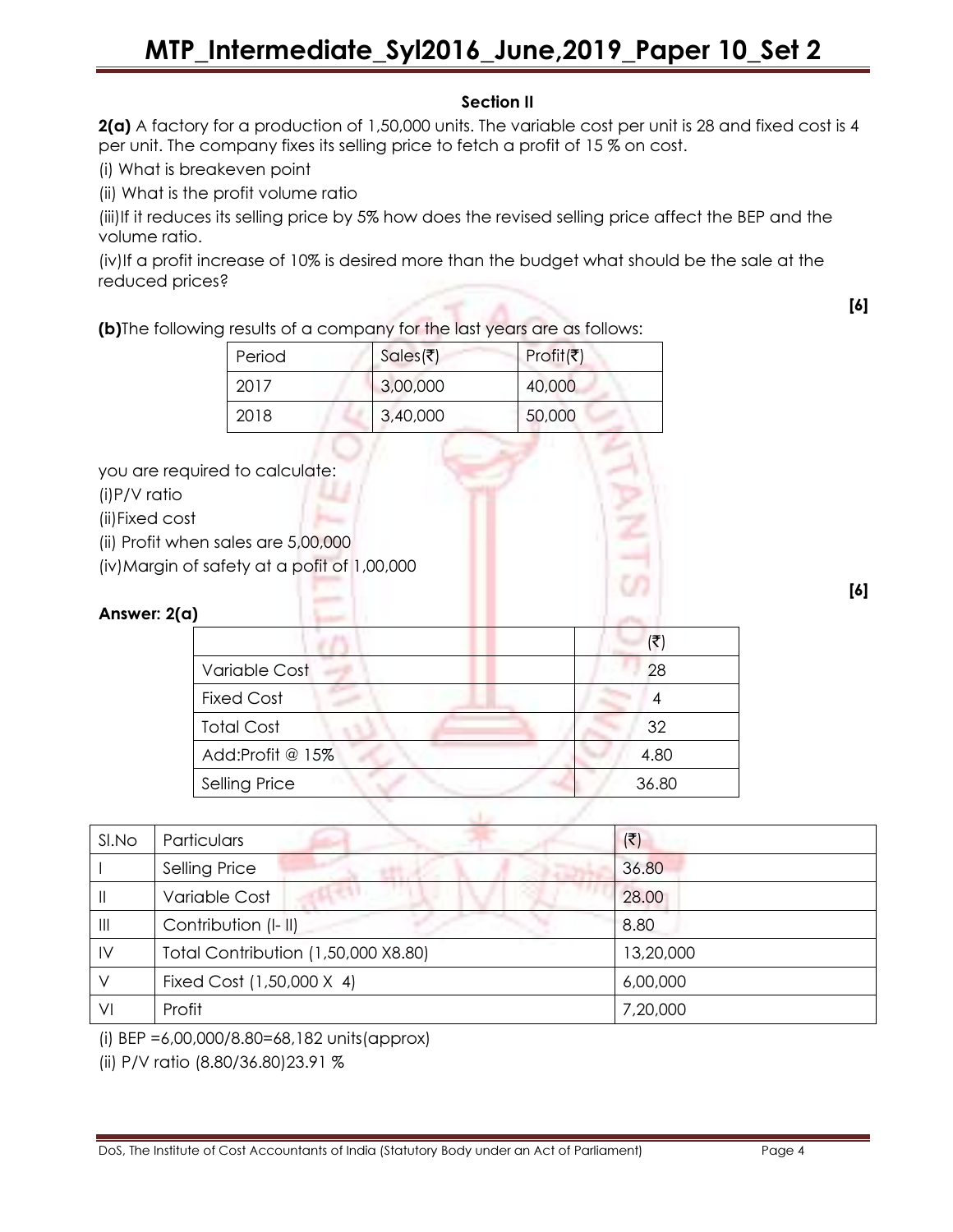| (III)          |                               |        |
|----------------|-------------------------------|--------|
| SI No          | Particulars                   | (₹)    |
|                | Selling price (36.80 X95%)    | 34.96  |
| $\mathbf{I}$   | Variable cost                 | 28.00  |
| $\mathbf{III}$ | Contribution                  | 6.96   |
| $\mathsf{IV}$  | P/V ratio (6.96/34.96)X100    | 19.91% |
|                | Breakeven point=6,00,000/6.96 | 86,207 |

(iv)Desired profit =7,20,000 X(110/100)=₹ 7,92,000

Sales required =[(6,00,000+7,92,000)/6.96] X 34.96= ₹ 69,92,000

### (b)

 $\overline{I}$ ::

(i) P/V ratio =Change in profit/Change in sales)X100  $=$ (10,000/40,000)  $\times$ 100 = 25%

(ii)Fixed Cost =(Sales X P/V ratio)- Profit =(3,00,000 X 25%)-40,000=₹ 35,000

(iii)Profit at sales 5,00,000 =(Sales X P/V ratio)-Fixed Cost =(5,00,000 X25%)-35,000  $=1,25,000 - 35,000 = ₹90,000$ 

(iv)Margin of safety at profit of  $\bar{\tau}$ 1,00,000 = Profit/PV ratio =1,00,000/25%  $= 4,00,000$ 

3(a)The Standard labour complenment and the actual labour complement engaged in a week for a job are as under

| a) Standard no. of workers in the gang                           | 32 | 24 |  |
|------------------------------------------------------------------|----|----|--|
| b) Standard wage rate per hour ()                                |    |    |  |
| c) Actual no. of workers employed in the<br>gang during the week | 56 | 36 |  |
| d) Actual wage rate per hour()                                   |    |    |  |

During the 40 hour working week the gang produced 1,800 standard labor hours work.Calculate i) Labour Efficiency Variance

ii)Mix Variance

iii)Rate Wages Variance

iv)Labour Cost Variance [6]

(b) X ltd Uses budgetary control and standard costing system .The following data are available: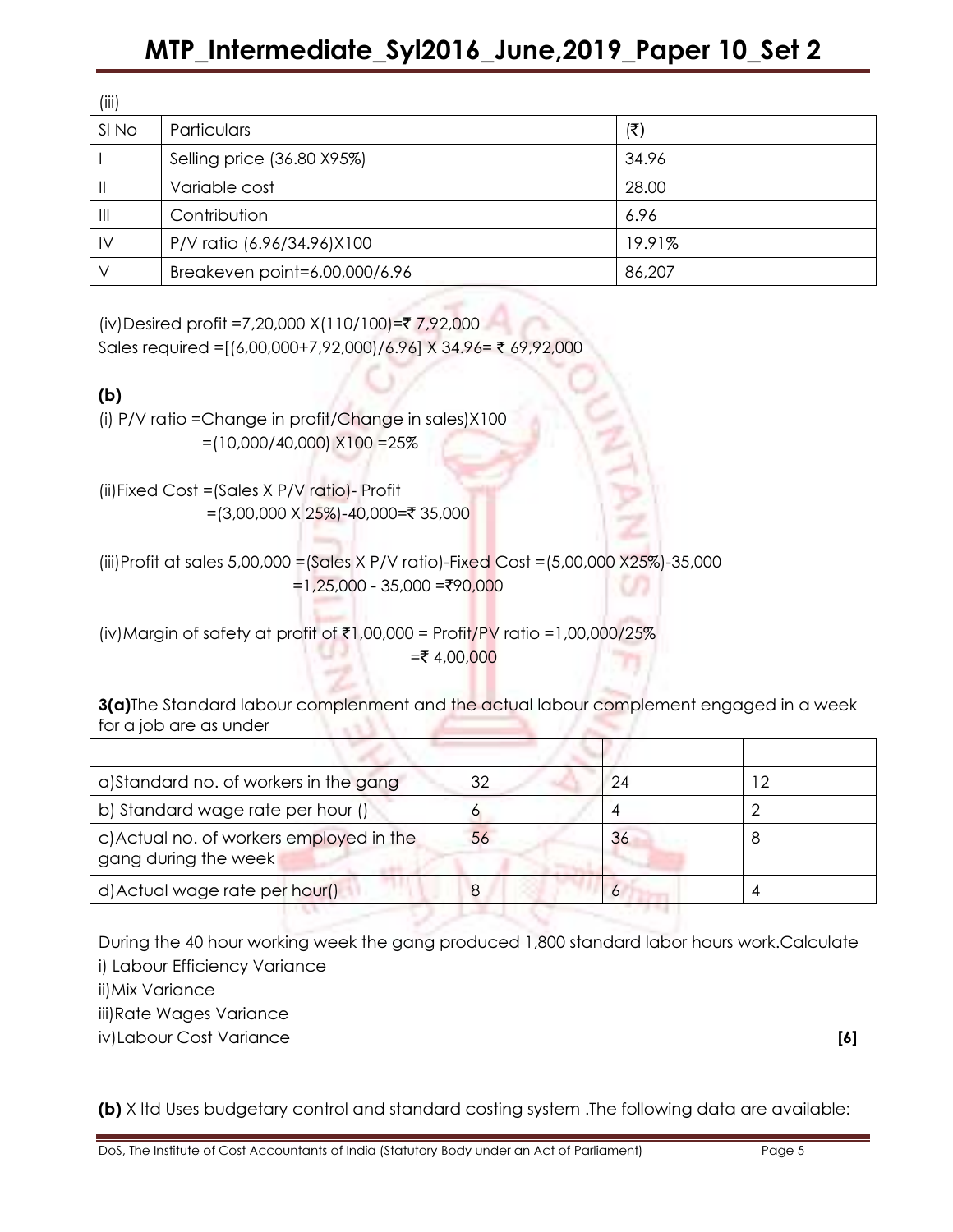| Product |                  | <b>Budgeted</b> | Actual     |               |
|---------|------------------|-----------------|------------|---------------|
|         | Units to be Sold | Sales value()   | units sold | Sales Value() |
| A       | 100              | ,200            | 100        | 1,100         |
| B       | 50               | 600             | 50         | 600           |
| C       | 100              | 900             | 200        | 1,700         |
| D       | 75               | 450             | 50         | 300           |
|         | 325              | 3,150           | 400        | 3,700         |

Calculate:

(i) Sales Volume Variance

(ii) Sales Price variance

(iii) Sales Variance [6]

Answer: 3(a)

# Analysis of Given Data

|                  | <b>Standard Data</b> |                | <b>Actual Data</b> |              |         |                    |
|------------------|----------------------|----------------|--------------------|--------------|---------|--------------------|
|                  | <b>Hours</b>         | <b>Rate(₹)</b> | Value(₹)           | <b>Hours</b> | Rate(₹) | Value( $\bar{z}$ ) |
| <b>Skilled</b>   | 280                  | ر              | 3,840              | 1,120        | 4       | 4,480              |
| Semi Skilled     | 480                  |                | 960                | 720          | 3       | 2,160              |
| <b>Unskilled</b> | 240                  | <b>COLLEGE</b> | 240                | 160          | ာ       | 320                |
|                  | 2,000                |                | 5,040              | 2,000        |         | 6,960              |

### Computation of Required Values

|              | $SRSH(1)(\overline{z})$  | $SRRSH(2)$ (₹) | $SRAH(3)$ (₹)        | ARAH $(4)$ $($ ₹ $)$ |
|--------------|--------------------------|----------------|----------------------|----------------------|
| Skilled      | $3 \times 1,152 = 3,456$ | 3,840          | $3x1,120=3,360$      | 4,480                |
| Semi Skilled | $2 x432 = 864$           | 960            | $2x720=1,440$        | 2,160                |
| Unskilled    | 1x216=216                | 240            | $1 \times 160 = 160$ | 320                  |
|              | 4,536                    | 5,040          | 4,960                | 6,960                |

ज्याति

# Computation of SH

Computation of SH  
\nSH = 
$$
\left(\frac{SHforthatwor \text{ker}}{SHforallthewor \text{ker}}\right) xAQ
$$
 for that worker  
\nFor Skilled worker =  $\left(\frac{1,280}{2,000}\right) x1,800 = 1,152$   
\nFor Semi Skilled worker =  $\left(\frac{480}{2,000}\right) x1,800 = 432$   
\nFor Unskilled worker =  $\left(\frac{240}{2,000}\right) x1,800 = 432$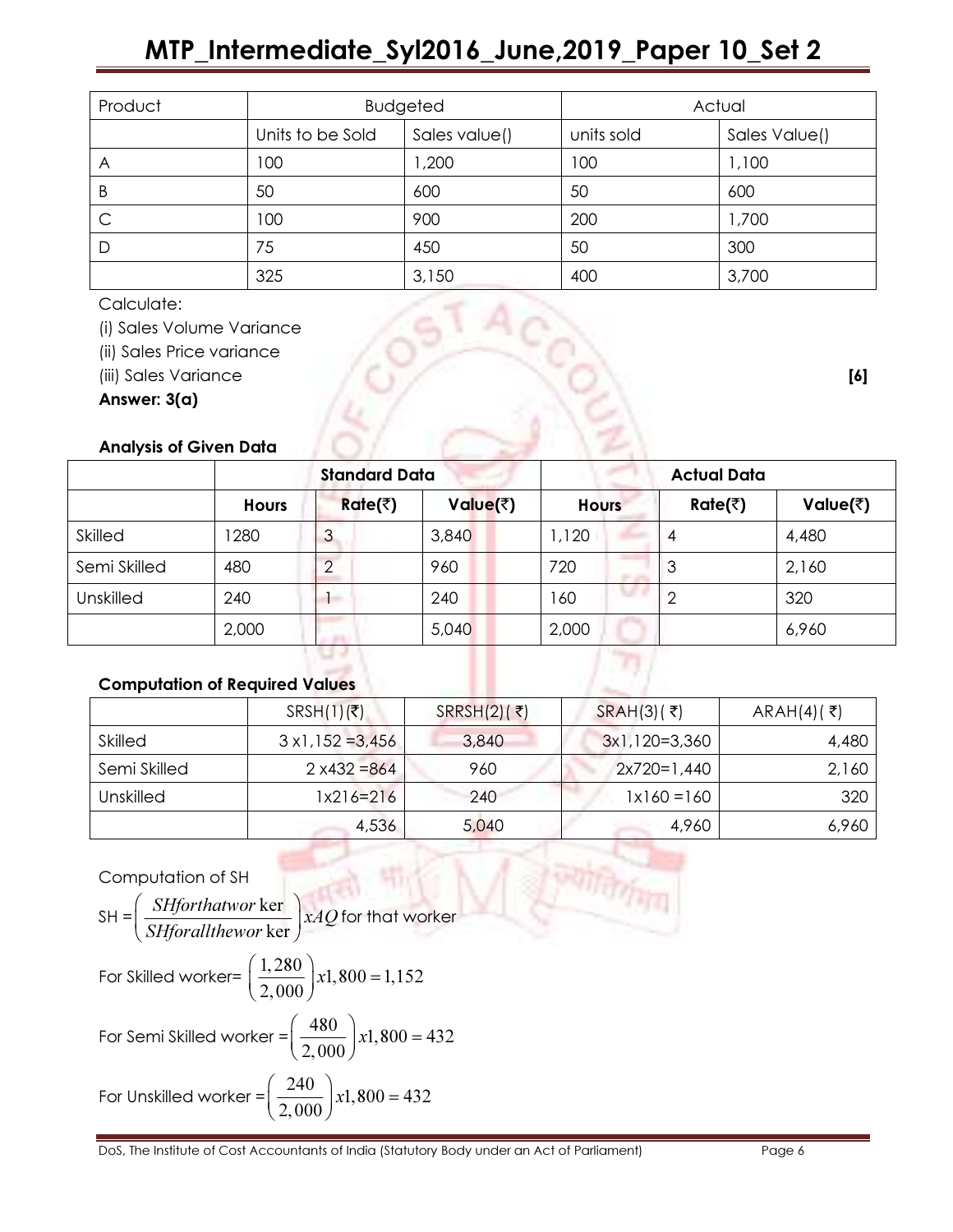### Where

- (1) SRSH = Standard Cost of Standard Labour =  $\bar{\tau}$  4,536
- (2) SRRSH = Revised Standard Cost of Labour = $\overline{\xi}$  5,040
- (3) SRAH = Standard Cost of Actual Labour = $\bar{z}$  4,960
- (4) ARAH = Actual Cost of Labour =  $\overline{z}$  6,960

Computation of Labour Variances:

- a. Labour Sub-efficiency Variance =  $(1) (2) = ₹ 504$  (A)  $[ ₹ (4,536 5,040)]$
- b. Labour Mix or gang Variance =  $(2) (3) = ₹80$  (F)  $[ ₹ (5,040 4,960)]$
- c. Labour efficiency Variance =  $(1) (3) = ₹ 424$  (A)  $[ ₹ (4,536 4,960)]$
- d. Labour Rate Variance = (3) (4) = ₹2,000 (A) [₹ (4,960 6,960)]
- e. Labour Cost Variance = (1) (4) = ₹ 2,424 (A) [₹ (4,536 6,960)]

 $3(b)$ 

 $SV<sub>1</sub>$  – Actual Sales realization given = 3,700

SV2 – Actual Sales at Standard price

| Products | Units Sold | Standard Price() | Amount() |
|----------|------------|------------------|----------|
|          | 100        | $\overline{1}$   | 1,200    |
|          | 50         | ∩ו               | 600      |
|          | 200        | O                | ,800     |
|          | 50         | o                | 300      |
|          | 400        |                  | 3,900    |

 $SV<sub>3</sub>$ - Budgeted Sales = 3,150

- (i)Sales Price Variance =  $SV_1$   $SV_2$  = ₹ 3,700 ₹ 3,900=₹ 200(A)
- (ii) Sales Volume Variance =  $SV_2$ -SV<sub>4</sub> =₹ 3,900 ₹ 3,150 =₹750(F)
- (iii) Sales Variance = SV<sub>1</sub>- SV<sub>4</sub> =₹ 3,700 -₹3,150=₹ 200(A)

4(a) A glass Manufacturing company requires you to calculate and present the budget for the next year from the following information.

| Sales: Toughened glass         | ₹ 3,60,000             |
|--------------------------------|------------------------|
| Bent toughened glass           | ₹ 6,00,000             |
| Direct material cost           | 60 % of sales          |
| Direct wages                   | 20 workers @ ₹ 180 p.m |
| <b>Factory Overheads:</b>      |                        |
| Indirect Labour: Works Manager | ₹ 600 per month        |
| Foreman                        | ₹480 per month         |
| Stores and spares              | $2^{1}/2$ on sales     |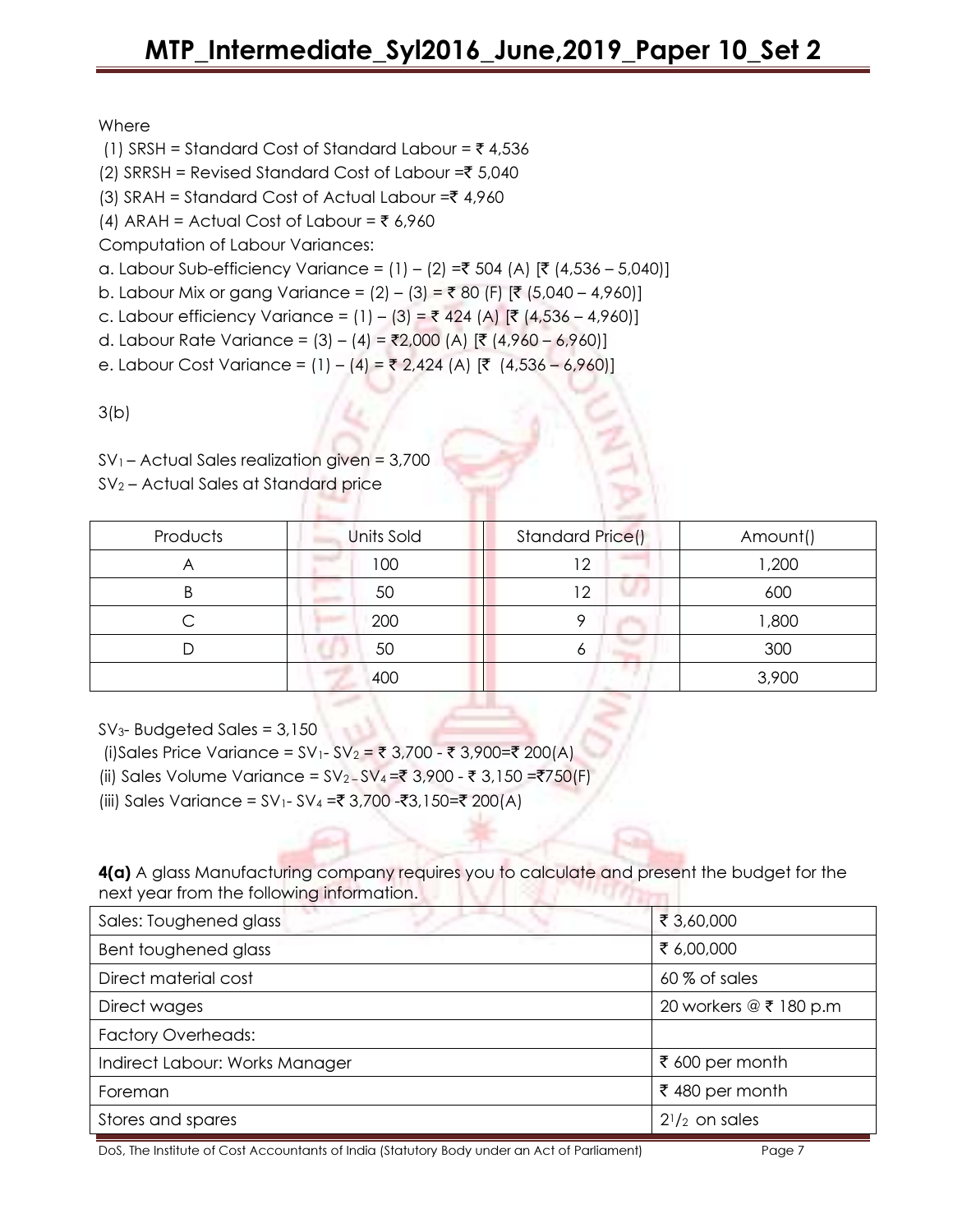| Depreciation on machinery                         | ₹ 14,400             |
|---------------------------------------------------|----------------------|
| Light and Power                                   | ₹ 6.720              |
| Repairs and maintenance                           | ₹ 9,600              |
| other sundries                                    | 10 % on direct wages |
| Administration, Selling and distribution expenses | ₹ 16,800 per year    |

[8]

(b) A firm received an order to make and supply eight units of standard product which involves intricate labour operations. The first unit was made in 10 hours.It is understood that this type of operations is subject to 80% learning rate.The workers are getting a wages rate of 12per hour. (i) What is the total time and labour cost required to execute the above order?

(ii) If a repeat order of 24 units is also received from the same customer.what is the labour cost necessary. [4]

### Answer:4(a)

|                                                          | $\cup$   | $\cup$   |
|----------------------------------------------------------|----------|----------|
| Sales                                                    |          |          |
| Toughened glass                                          | 3,60,000 |          |
| Bent toughened glass                                     | 6,00,000 | 9,60,000 |
| Less: Cost                                               |          |          |
| Material @ 60%                                           | 5,76,000 |          |
| Direct Wages (20 X 180 X12)                              | 43,200   | 6,19,200 |
| Gross Profit                                             |          | 3,40,800 |
| Less :Factory Overheads:                                 |          |          |
| Indirect Labour: Works Manager's Salary [600 X 12]=7,200 |          |          |
| Foreman's Salary [480 X12]<br>$= 5,760$                  | 12,960   |          |
| Stores and spares                                        | 24,000   |          |
| Depreciation on machinery                                | 14,400   |          |
| Light and Power                                          | 6,720    |          |
| Repairs and maintenance                                  | 9,600    |          |
| other sundries                                           | 4,320    |          |
| Administration, Selling and distribution expenses        | 16,800   | 88,800   |
| Profit                                                   |          | 2,52,000 |

### Master Budget Showing Profit for Next Year

#### (b) 80% Learning Curve results are given below

| Production (Units) | Cumulative Average Time (hours) | Total Time(hours) |
|--------------------|---------------------------------|-------------------|
|                    |                                 |                   |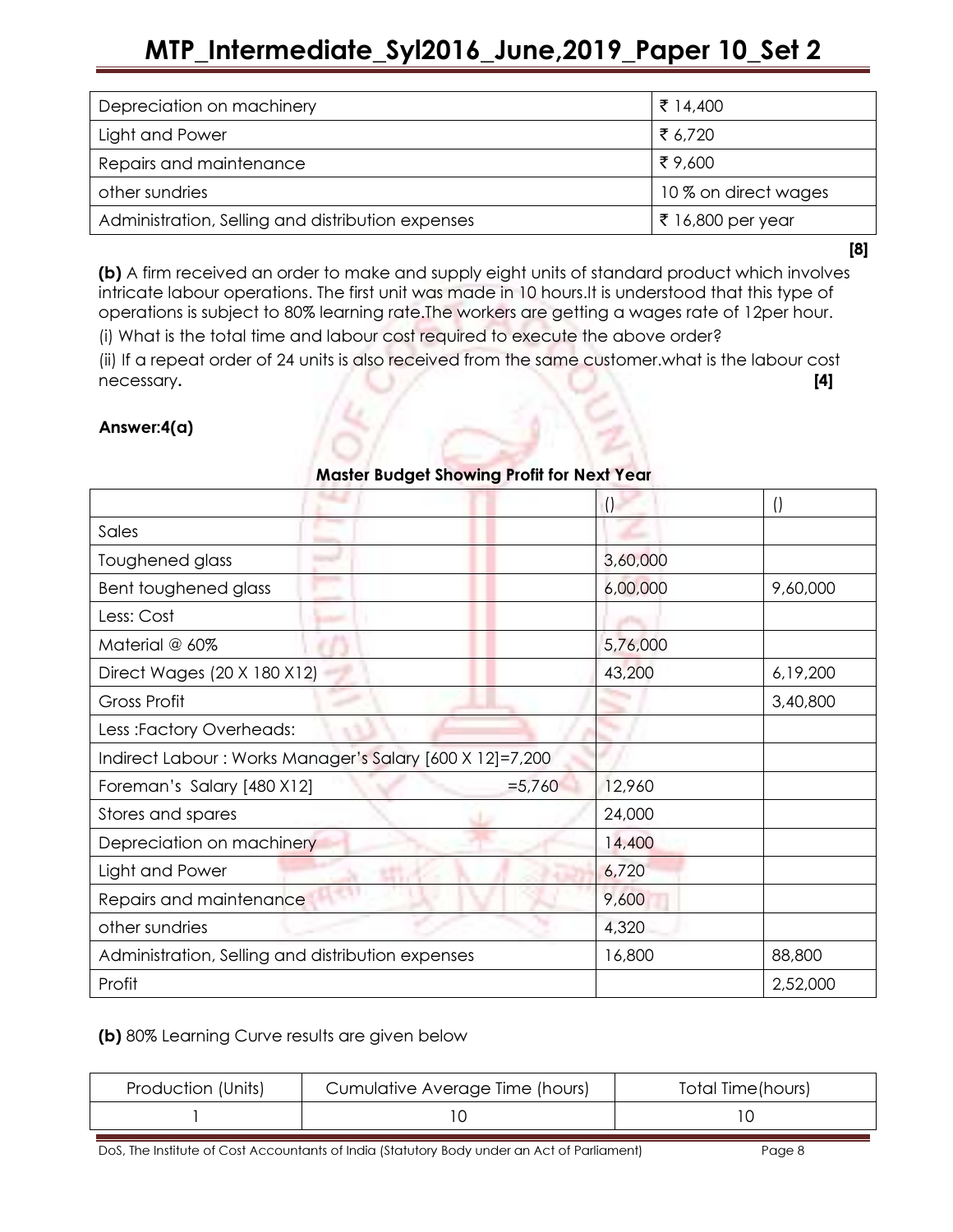|    |        | 16     |
|----|--------|--------|
|    | 6.4    | 25.6   |
|    | 5.12   | 40.96  |
| Ô  | 4.096  | 65.54  |
| 32 | 3.2768 | 104.86 |

Labour time required for first eight units = 40.96 hours Labour cost required for 8 units = 40.96 hours  $\times \overline{\tau}$  12/hr =  $\overline{\tau}$  491.52 Labour time for 32 units = 104.86 hours Labour time for first eight units = 40.96 hours Labour time required for  $2<sub>nd</sub>$  order for 24 units = 63.90 hours Labour cost for 24 units = 63.90 hours  $\times$  ₹ 12/hr = ₹ 766.80

#### 5.Write short notes on any three out of the following : 4X3=12

- (i) Zero Based Budgeting
- (ii) Principal Budget Factor
- (iii) Transfer Pricing
- (iv) Factors Affecting Learning Curve

#### Answer:

5(i) Zero based budgeting starts with the premise that the budget for next period is zero so long the demand for a function, process, project or activity is not justified for each rupee from the first rupee spent. The assumptions are that without such a justification no spending will be allowed. The burden of proof thus shifts to each manager to justify why the money should be spent at all and to indicate what would happen if the proposed activity is not carried out and no money is spent. It differs from the conventional system of budgeting mainly it starts from scratch or zero and not on the basis of trends or historical levels of expenditure. In the customary- budgeting system, the last year's figures are accepted as they are, or cut back or increases are granted. The first step in the process of zero base budgeting is to develop an operational plan or decision package. A decision package identifies and describes a particular activity. For this purpose, each package should give details of costs, returns, purpose, expected results, the alternatives available and a statement of the consequences if the activity is reduced or not performed at all.

Zero-base Budgeting is more suitably applicable to discretionary- cost areas. These costs may have no relation to volume or activity and generally arise as a result of management policies. Where standards are determinable, those costs associated with the inputs should be controlled through the use of standard costing

(ii) Principal Budget Factor: Budgets cover all the functional areas of the organization. For the effective implementation of the budgetary system, all the functional areas are to be considered which are interlinked. Because of these interlinks, certain factors have the ability to affect all other budgets. Such factor is known as principle budget factor.

Principal Budget factor is the factor the extent of influence of which must first be assessed in order to ensure that the functional budgets are reasonably capable of fulfillment. A principal budget factor may be lack of demand, scarcity of raw material, non-availability of skilled labour,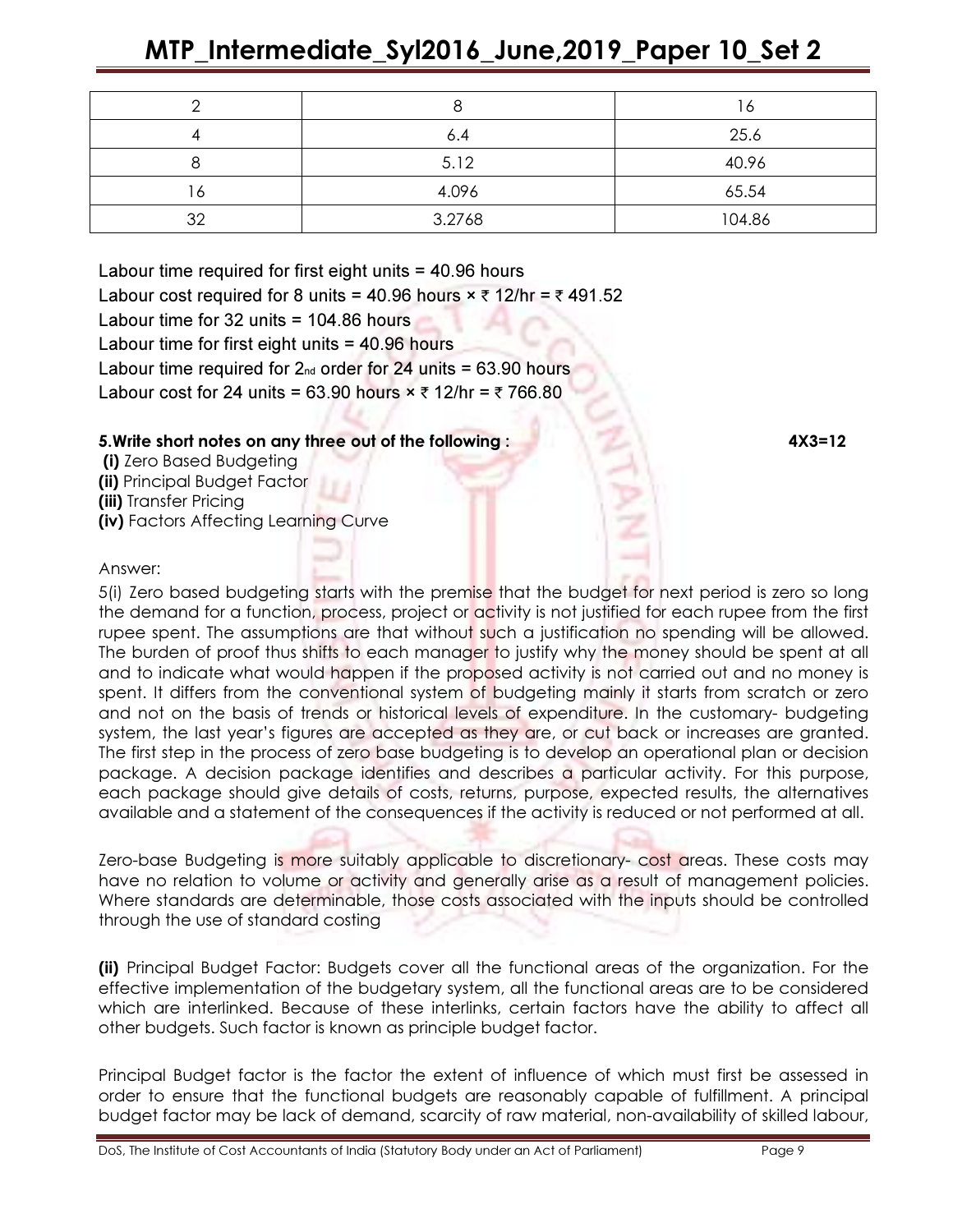inadequate working capital etc. If for example, the organization has the capacity to produce 2500 units per annum. But the production department is able to produce only 1800 units due to non-availability of raw materials. In this case, non-availability of raw materials is the principal budget factor (limiting factor). If the sales manger estimates that he can sell only 1500 units due to lack of demand. Then lack of demand is the principal budget factor. This concept is also known as key factor, or governing factor. This factor highlights the constraints with in which the organization functions.

#### (iii) Transfer Pricing:

A 'Transfer Price' is that notional value at which goods and services are transferred between divisions in a decentralized organization. Transfer Pricing has become necessary in highly decentralized companies where number of divisions/departments are created as a part and parcel of the decentralized organization. Transfer Pricing is one of the tools in the hands of management for measuring the performance of divisions or departments.

Transfer Prices are normally set for intermediate products, which are goods and services that are supplied by the selling division to the buying division. In large organization, each division is treated as a 'profit center' as a part and parcel of decentralization. Their profitability is measured by fixation of 'transfer price' for inter-divisional transfers. The transfer Price can have a big impact on the division's performance and hence a lot of care is to be taken in the fixation of the same. The transfer Price should motivate the divisional managers to maximize the profitability of their divisions. It should allow 'Goal Congruence', which means that the objectives of divisional managers match with those of the organization.

#### (iv) Factors Affecting Learning Curve

1. While pricing for bids, general tendency is to set up a very high initial labour cost so as to show a high learning curve. This should the learning curve useless and sometimes misleading.

2. The method of production, i.e. whether it is labour oriented or machine oriented influences the slop of the learning.

3. When labour turnover rate is high management has to train new workers frequently. In such situations the company may never reach its maximum efficiency potential. One of the important requisites of the learning curve concept is that there should be uninterrupted flow of work. The fewer the interruptions, the grater will be the improvement in efficiency.

4. Changes in a product or in the methods of production, designs, machinery, or the tools/used affect the slope of the learning curve. All these have the effect of starting learning a fresh because of new conditions If the changes are frequent, there may be no learning at all.

5. Also other factors influencing the learning curve are labour strikes, lock outs and shut downs due to other cause also/affect the learning curve. In each such case there is interruption in the progress of learning.

As far as possible the effects of above factors should be carefully separated from the data used to establish the curve. The effects of these factors must also be separated from the actual costs used to measure the performance. Unless this is done analysis of the projected cost or the actual cost will not be meaningful.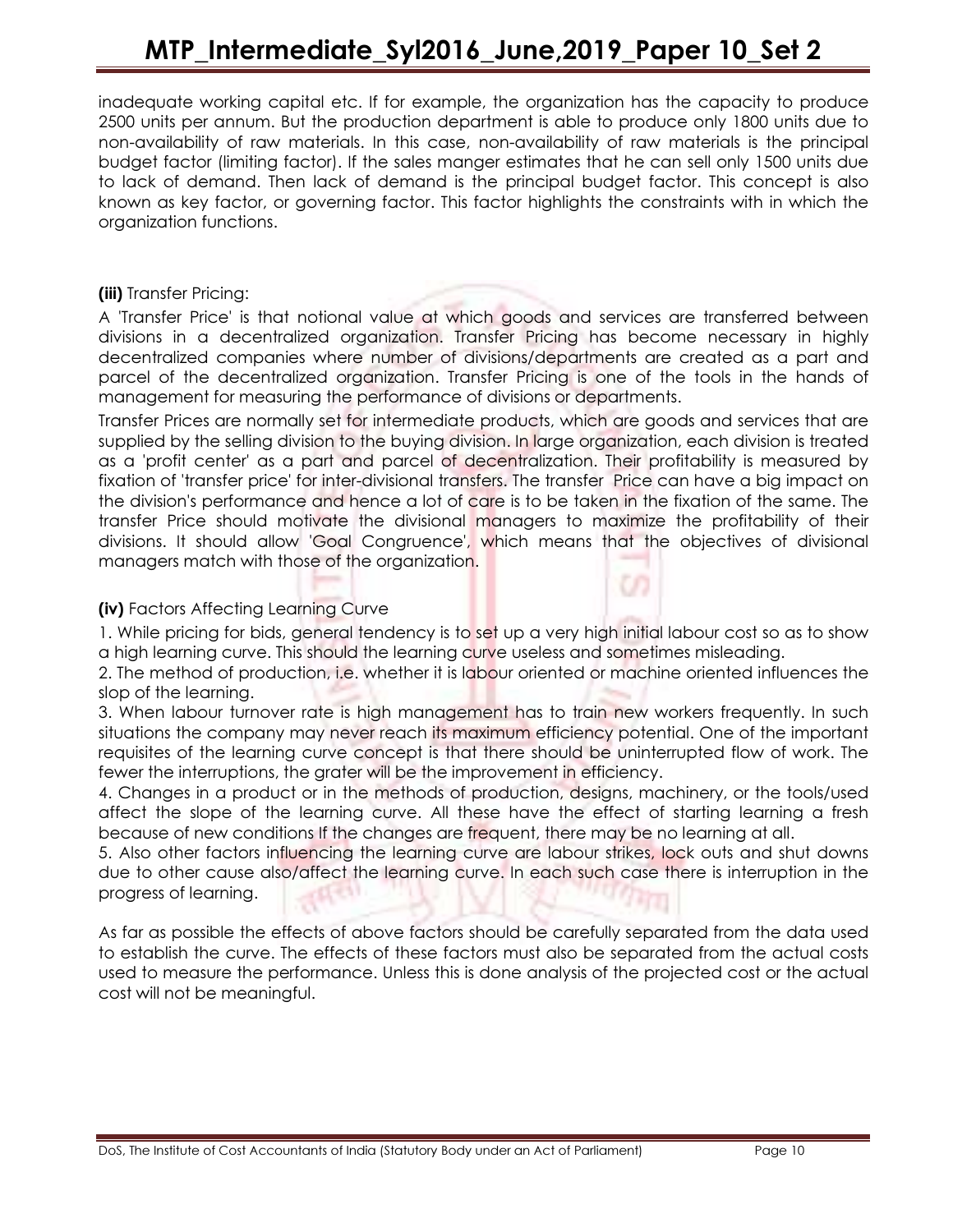#### Part B(Financial Management) Section III

#### 6. Answer the following questions:

| (a) Choose the correct answer from the given four alternatives: | $[1 \times 6 = 6]$ |
|-----------------------------------------------------------------|--------------------|
|                                                                 |                    |

- (i) The capital of PQR Limited is as follows : 9% preference shares of ₹10 each ₹3,00,000 Equity shares of ₹10 each ₹8,00,000 Following further information is available: Profit after Tax  $\bar{\mathfrak{r}}$ 2,70,000 Equity Dividend paid 20% The market price of equity shares  $\bar{x}$ 40 each Then the EPS is:  $(A)$ ₹3.04  $(B)$  ₹10.00
	- $(C)$ ₹2.84 (D) None of the above

#### Answer:

- EPS = (PAT Preference Dividend)/ No. of Equity Shares  $=$ (₹2,70,000 – ₹27,000) / 80,000 = ₹3.04
- 

(ii) \_\_\_\_\_\_\_\_\_ \_\_\_\_\_\_\_\_\_may be defined as a % increase in EPS associated with a given percentage increase in the level of EBIT.

(A) Operating Leverage

- (B) Financial Leverage
- (C) Combined Leverage
- (D) None of the above

(iii) Which of the following is/are important theory/theories of capital structure?

- (A) Net Income Approach
- (B) Net Operating Income Approach
- (C) The Traditional view
- (D) All of the above

(iv) \_\_\_\_\_\_\_\_ \_\_\_\_\_\_\_\_\_ are book costs relating to the past

#### (A) Historical Costs

- (B) Future Costs
- (C) Composite Cost
- (D) Average Cost
- (v) Computation of cost capital of a firm involveswhich of the following steps:
	- (A) Computation of cost of specific sources of a capital, viz., debt, preference capital, equity and retained earnings;
	- (B) Computation of weighted average cost of capital
	- (C) Both (A) and (B)
	- (D) None of the above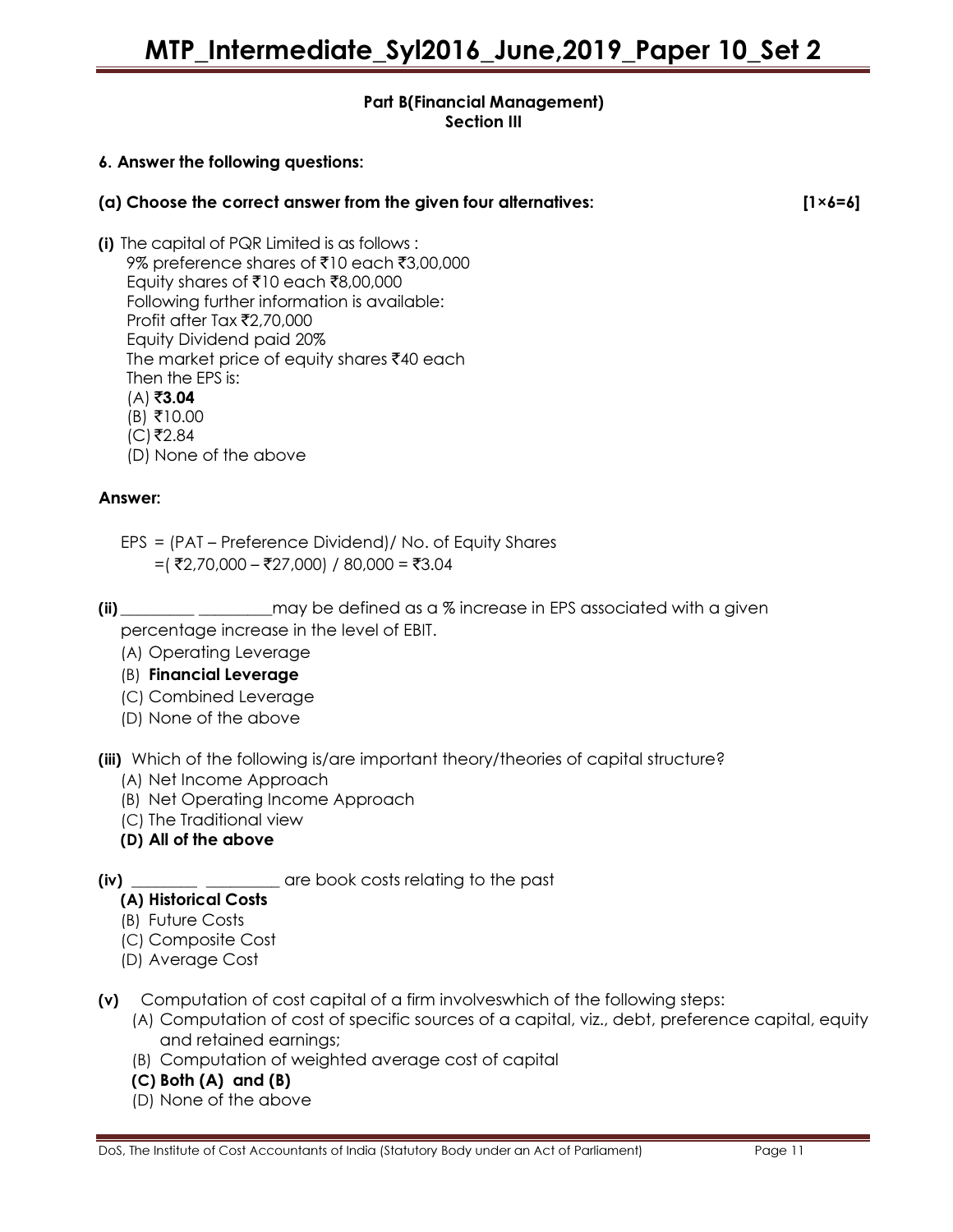- (vi) From the following select one factor which is not determinants of dividend policy of a company.
	- (A) Inflation
	- (B) Owner consideration
	- (C) Capital market conditions
	- (D) None of the above
- (b) Match the statement under Column I with the most appropriate statement under Column II (you may opt to write only the numeral and the matched alphabet instead of copying the contents into the answer book): [1×4=4]

| Column I                            | -Column II                           |
|-------------------------------------|--------------------------------------|
| <b>Unsecured Promissory Note</b>    | (a) Weighted average cost of capital |
| (ii) Operating Lease                | (b) Zero Based Budgeting             |
| (iii) Budgeting starts from scratch | (c) Service Lease                    |
| (iv) Composite cost                 | (d) Commercial Paper (CP)            |

- (c) Statement whether the following statement are True or False (You may write only the Roman numeral and whether True or False without Copying the Statement into answer book); [1×4=4]
	- (i) According to this model founded by Myron Gordon, the dividend policy of the company has an impact on share valuation.
	- (ii) Retained earnings refer to the distributed profits of a firm.
	- (iii) Pay-back Period is the number of years to recover the original capital invested in a project.
	- (iv) Current ratios are used for measuring the short term solvency of an entity.

The Merchant Editor Company of the Marine Company of the Company of the Company of

the first officer and the company

#### Answer:

- (i) True;
- (ii) False;
- (iii) True
- (iv) True.

#### Section IV

#### Answer any three Question from Q. No 7, 8, 9 and 10. Each Question carries 12 Marks.

7.(a) The following accounting information and financial ratios of Bhalu Ltd. relate to the year ended 31st March, 2015:

| Inventory Turnover Ratio (considering cost of goods sold) | 6 times  |
|-----------------------------------------------------------|----------|
| Creditors Turnover Ratio                                  | 10 times |
| Debtors Turnover Ratio                                    | 12 times |
| Current Ratio                                             | 2.4      |
| Gross Profit Ratio                                        | 25%      |

Total sales  $\bar{z}$ 60 lakhs; cash sales 25% of credit sales; cash purchases  $\bar{z}$ 4,60,000; working capital ₹7,14,000; closing inventory is ₹1,60,000 more than opening inventory. You are required to calculate: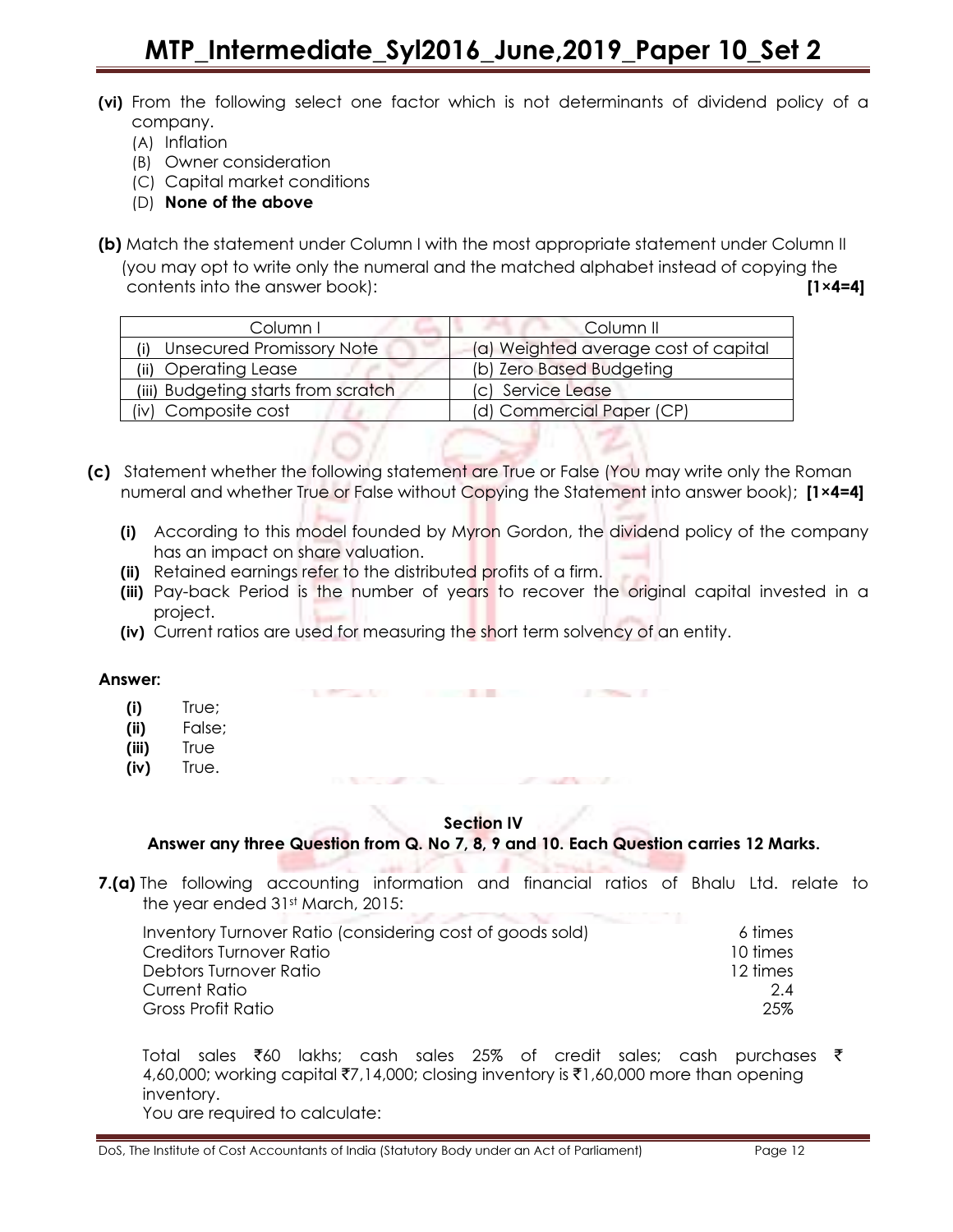- (i) Average Inventory
- (ii) Purchases
- (iii) Average Debtors
- (iv) Average Creditors
- (v) Average Payment Period
- (vi) Average Collection Period

[7]

(b) Amit Co. gives its statement of sources and utillisation of funds as under-

| Source of Fund              | Amount | Application of Fund                    | Amount           |
|-----------------------------|--------|----------------------------------------|------------------|
| <b>Equity Share Capital</b> | 0.50   | working<br>Increase<br>⊟in.<br>capital | .50              |
| Loan at 12%                 | 2.50   | <b>Increase in Fixed Assets</b>        | .50              |
| Reduction on Investment     | 0.25   | Loan as per P&L A/c                    | .00              |
| Sale of Assets              | 0.25   |                                        |                  |
| Depreciation for the year   | 0.50   |                                        |                  |
| Total                       | 4.00   | Total                                  | 4.0 <sup>1</sup> |
|                             |        |                                        |                  |

The company current ratio at the beginning of the year was 2. The current liabilities of the company as at 1st January (beginning of the year) stood at  $\bar{\tau}$  3 lakhs. It was disclosed that during the year, the turnover to capital employed ratio declined from 1.5 to 1.25. You are required to critically appraise the financial operations of the company during the year.

#### Answer: 7(a)





- (i) Computation of Average Inventory: Gross Profit =25% of ₹60,00,000 = ₹15,00,000  $Cost of goods sold (COGS) = ₹60,00,000 - ₹15,00,000 = ₹45,00,000$ Inventory Turnover Ratio =COGS/Average Inventory ₹45,00,000/Average Inventor  $= 6$  Average Inventory =  $7,50,000$
- (ii) Computation of Purchases: Purchases = COGS + Increase in Inventory = ₹45,00,000 + ₹1,60,000 = ₹46,60,000
- (iii) Computation of Average Debtors: Let credit sales be  $\bar{\zeta}$ 100 then cash sales = 25% of 100 =  $\bar{\zeta}$ 25, and total sales =  $\bar{\zeta}$ 125

 $W$ hen total sales is ₹60 lakhs then credit sales = ₹60,00,000 × 100/125 = ₹48,00,000 and Cash sales = ₹12,00,000 Debtors Turnover = Net Credit Sales/Average Debtors = 12 Average Debtors = ₹48,00,000 /12 = ₹4,00,000

(iv) Computation of Average Creditors:

Credit Purchase = Purchases ₹46,60,000 – Cash purchase ₹4,60,000 = ₹42,00,000 Creditors Turnover = Credit Purchases/Average Creditors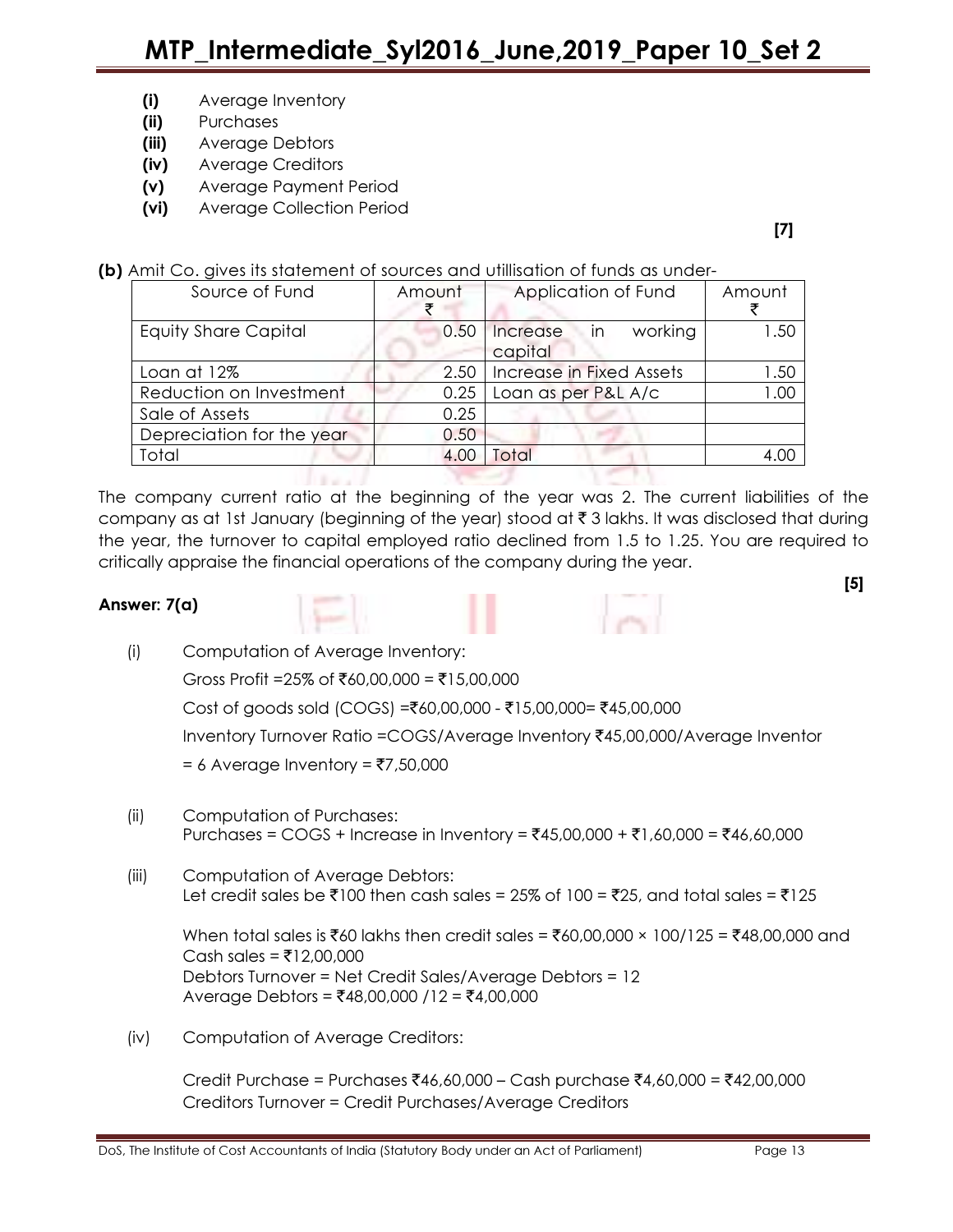Average Creditors =  $\overline{(}42,00,000/10)$  =  $\overline{(}4,20,000)$ 

- (v) Computation of Average Payment Period: Average Payment Period = Average Creditors × 365/Credit Purchase  $=\t54,20,000 \times 365$ /  $\t\overline{3}42,00,000 = 36.5$  days Or  $365/C$ reditors Turnover =  $365/10 = 36.5$  days
- (vi) Computation of Average Collection Period: Average Collection Period = Average Debtors × 365/Net Credit Sales  $=\tanh 4,00,000 \times 365/\tanh 48,00,000 = 30.417 \text{ days}$ Or 365/Debtors Turnover = 365/12 = 30.417

(b) Analysis of Funds Flow Statement

- 1. Cash Loss during the year: There is a total loss of  $\bar{\tau}$  1 Lakh of which Depreciation constitutes  $\bar{\tau}$  0.50 Lakh. Hence, the balance constitutes Cash Loss either due to reduction in sales prices or volume or increase in costs and overheads. Cash Loss is not a good sign for the Company vis-a-vis Going Concern.
- 2. Reduction in Capital Turnover Ratio: The Capital Turnover Ratio (i.e. Sales/Capital Employed ) has come down from Capital Employed 1.50 to 1.25. The higher the turnover ratio, the better it is for the Firm. Fall in Capital Employed Turnover Ratio represents deterioration of activity levels and Sales, and also overcapitalization and idle funds with the Firm.
- 3. Mismatch of funds: Increase in Working Capital (a short-term application) has been financed out of long-term and permanent sources of funds (i.e. Share Capital, Loans at 12%, Sale of Investments and Assets). This is not a prudent financial practice, since there is no proper matching between long-term and short-term sources and applications.
- 4. Debt Equity Funding: In view of Cash Losses, the Firm should have gone in for obtaining equity funds since debt involves fixed commitment towards interest and principal. However, the Firm has obtained more Debt Funds at a cost of 12%, which may increase the Cash Losses in the subsequent years.
- 5. Excessive Current Assets: The Current Ratio at the start of the year was 2:1 which is a satisfactory one. However, during the year, there has been further increase in net Current Assets, which will cause a further increase in the Current Ratio. A high Current Ratio may indicate poor collection of Debtors, piling up of unsold Finished Goods, delays in production cycle and consequent increase in WIP, slow-moving Raw Materials, etc. The firm should monitor Working Capital items closely and adopt suitable techniques for maintaining a reasonable liquidity position.
- **8.(a)** A company manufactures a small computer component. The component is sold for  $\bar{\tau}1,000$ and its variable cost is  $\overline{5700}$ . The company sold on an average, 300 units every month in 2016-17. At present the company grants one month credit to its customers. The company plans to extend the credit to 2 months on account of which the following is expected: Increase in sales is 25%

Increase in stock is  $\bar{\mathfrak{e}}$ 1,50,000

Increase in creditors  $\bar{x}$ 60,000

Should the company extend the credit terms if —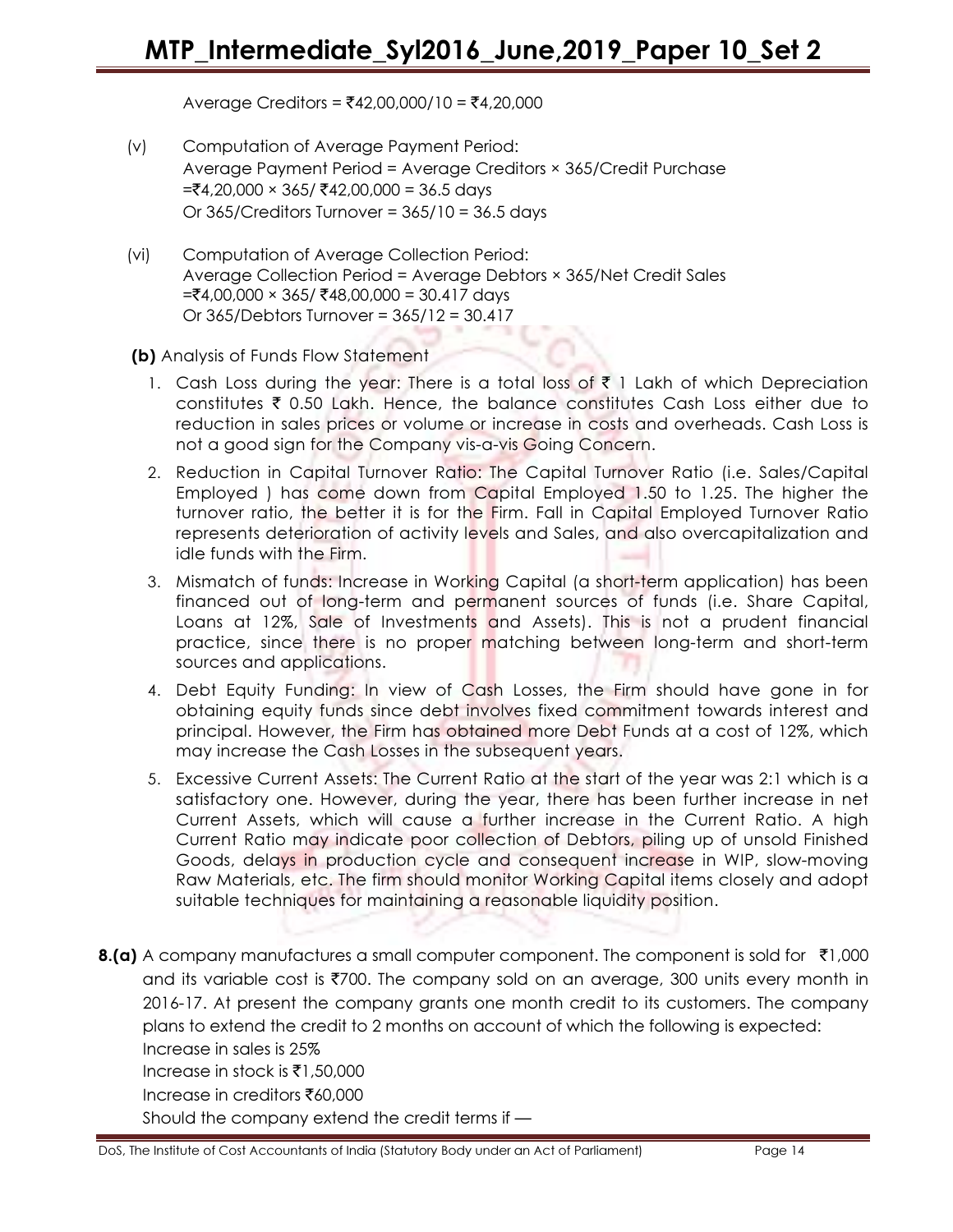(A) All customers avail of the extended period of 2 months.

(B) Only new customers avail of 2 months credit, assuming that the increase in sales in due to new customers.

The company expects a minimum rate of return of 30% on its investment. (Consider debtors at sales value) [8]

(b) Following are the details regarding two companies A Ltd. and B Ltd.:

| <b>Details</b>          | A.Ltd. | B.Ltd. |
|-------------------------|--------|--------|
| Internal Rate of Return | 15%    | 5%     |
| Cost of equity capital  | 10%    | 10%    |
| Earnings per share      | ₹8     | ₹8     |

Calculate the value of an equity share of each of these companies according to Walter's model when dividend payout ratio is 75%.

What should be each company's strategy to maximize the market value of its share?  $[4]$ 

#### Answer:

#### Incremental Profit – all customers:

| <b>Particulars</b>                                  | Amount (₹) |
|-----------------------------------------------------|------------|
| Increment sales revenue $75 \times 12 \times 1,000$ | 9,00,000   |
| Less:- increased variable costs 9,00,000 × 0.70     | 6,30,000   |
| Incremental contribution                            | 2,70,000   |
| Less:- cost of additional working capital           | 1,21,500   |
| Incremental Profit                                  | 48.500     |
|                                                     |            |

 $\mathbb{R}$   $\Rightarrow$   $\mathbb{R}$ 

### Workings:

| (i) Present investment in debtors        | $300 \times 12 \times 700/12$ | ₹2,10,000 |
|------------------------------------------|-------------------------------|-----------|
| (ii) Proposed investment in debtors      | $375 \times 12 \times 700/6$  | ₹5,25,000 |
| (iii) Additional investment in debtors   | $(ii) - (i)$                  | 3,15,000  |
| Add:- increase in stock                  |                               | 1,50,000  |
| Less increase in creditors               |                               | 60,000    |
| (iv) Additional working capital required |                               | 4,05,000  |
| (v) Minimum return expected              | $4,05,000 \times 0.30$        | 1,21,500  |

#### (B) Incremental Profit: New customers

| The commence of<br>The Committee of the<br>Particulars | Amount (₹) |
|--------------------------------------------------------|------------|
| Incremental sales revenue $75 \times 12 \times 1,000$  | 9,00,000   |
| Less:- increased variable costs $9,00,000 \times 0.70$ | 6,30,000   |
| Incremental contribution                               | 2,70,000   |
| Less:- cost of addition working capital                | 58,500     |
| Incremental Profit                                     | 2,11,500   |

| Additional investment in debtors | 75 × 12 × 700/6 | ₹1,05,000 |
|----------------------------------|-----------------|-----------|
| Add increase in stock            |                 | 1,50,000  |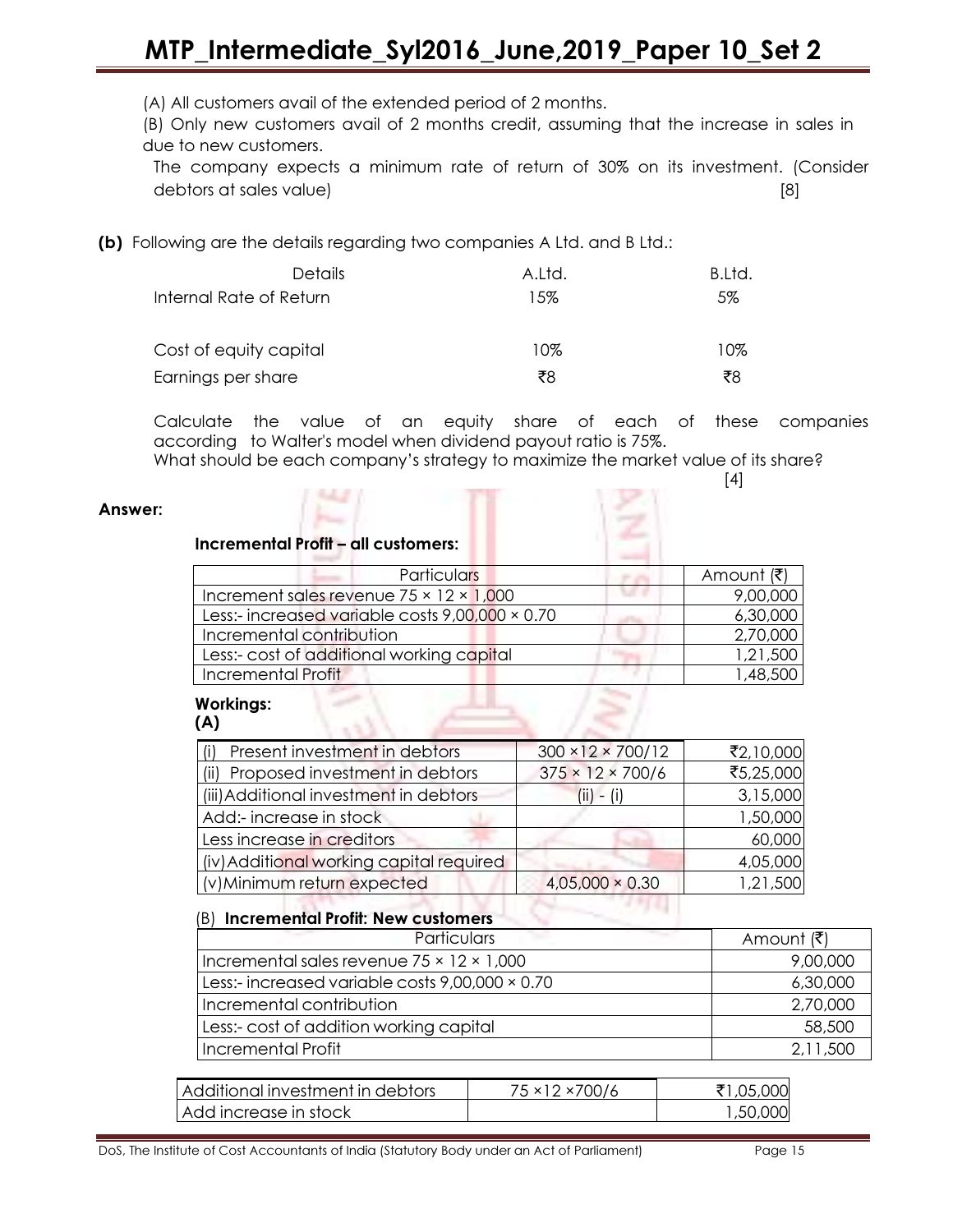|                                     |                        | 2,55,000 |
|-------------------------------------|------------------------|----------|
| Less increase in creditors          |                        | 60,000   |
| Additional working capital required |                        | 1,95,000 |
| Minimum return expected             | $1,95,000 \times 0.30$ | 58,500   |

(b)When DP ratio is 75%, Dividend per share is 75% of  $\bar{z}$  8 =  $\bar{z}$ 6 per share

Value of an equity share  $=[D+(r/k)x(E-D)]$ 

k bere alan berakhirnya dan ke Computation of value per share

| <b>Particulars</b> |          | A Ltd.                                       | <b>B</b> Ltd.                                   |  |
|--------------------|----------|----------------------------------------------|-------------------------------------------------|--|
| When D/P ratio 75% | $\equiv$ | $[6 + (0.15 / 0.10) \times 2]/$<br>0.10 =₹90 | $[6 + (0.05 / 0.10) \times 2]/ 0.10$<br>$= ₹70$ |  |
|                    |          |                                              |                                                 |  |

#### Inference:

**A Ltd:** A Ltd. is treated as Growth firm. IRR exceeds cost of capital. When (r) retained earnings exceeds capitalisation rate (k) the market value per share increases and D/P ratio decreases. The market value per share will be maximum when it retains all its earnings without distributing any dividend. The optimum payment ratio is 0

**B Ltd:** B Ltd; is treated as a decline firm. IRR is less than cost of capital. In case of declining firms, where r is less than k, the market value per share increases as D/P ratio increases. It is beneficial to the company if it distributes the earnings to its shareholders.

The market value per share will be maximum when it declares 100% dividend without retaining its earnings optimum D/P ratio is 100% .

**9.(a)** Dharma Limited has obtained funds from the following sources, the specific cost are also given against them:

| Sources of funds         | Amount (₹) | Cost of capital |  |
|--------------------------|------------|-----------------|--|
| Equity shares            | 30,00,000  | 15%             |  |
| Preference shares        | 8,00,000   | 8%              |  |
| <b>Retained Earnings</b> | 12,00,000  | 11%             |  |
| Debenture                | 10,00,000  | 9%(before tax)  |  |
|                          |            |                 |  |

You are required to calculate the weighted average cost of capital assuming that corporate tax rate is 30%. **[5] COLLEGE** 

(b) Annu Ltd. is examining two mutually exclusive investment proposals. The management uses Net Present Value Method to evaluate new investment proposals. Depreciation is charged using Straight-line Method. Other details relating to these proposals are:

| <b>Particulars</b>                  | Proposal X | Proposal Y |
|-------------------------------------|------------|------------|
| Annual Profit before tax (₹)        | 13,00,000  | 24,50,000  |
| Cost of the Project $(\bar{\zeta})$ | 90,00,000  | 180,00,000 |
| Salvage Value (₹)                   | 1,20,000   | 1,50,000   |
| Working Life                        | 4 years    | 5 Years    |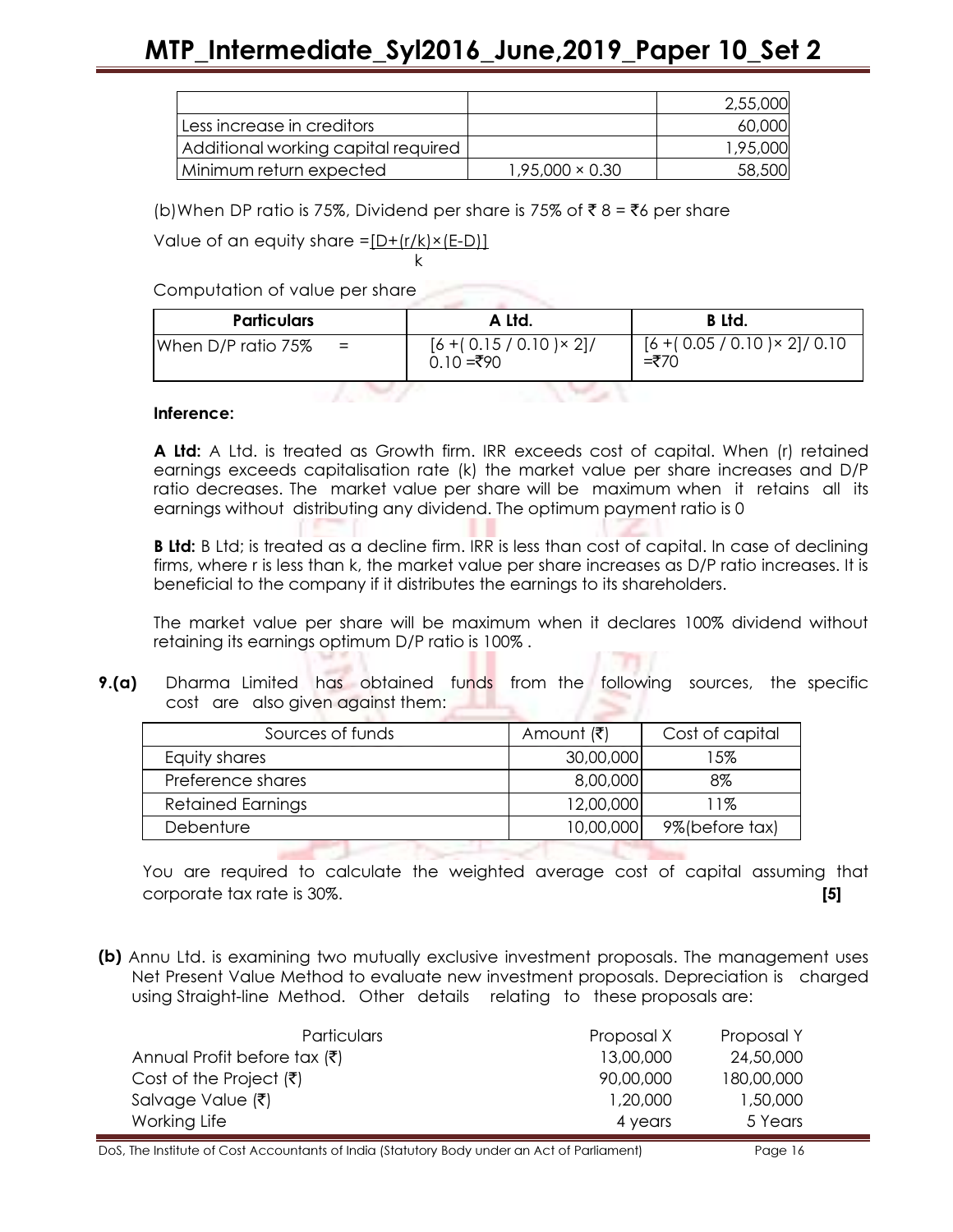| Cost of capital    | 10% | 0%  |
|--------------------|-----|-----|
| Corporate Tax Rate | 30% | 30% |

The present value of  $\bar{\tau}$ 1 at 10% discount rates at the end of first, second, third, fourth and fifth year are 0.9091; 0.8264; 0.7513; and 0.6209 respectively.

You are required to advise the company on which proposal should be taken up by it. [7]

#### Answer: 9(a)

| <b>Computation of WACC</b> |           |         |                                           |             |
|----------------------------|-----------|---------|-------------------------------------------|-------------|
| Component                  |           | Z       | <b>Individual Cost</b>                    | <b>WACC</b> |
| <b>Equity Shares</b>       | 30,00,000 | 50.00%  | $Ke(Given) =$                             | 7.50%       |
| Preference Shares          | 8,00,000  | 13.33%  | $Kp$ (Given) =                            | 1.07%       |
| <b>Retained Earnings</b>   | 12,00,000 | 20.00%  | $Kr$ (Given) =                            | 2.20%       |
| <b>Debentures</b>          | 10,00,000 | 16.67%  | Kd = $9\% \times (100\% - 30\%) = 6.30\%$ | 1.05%       |
| Total                      | 60,00,000 | 100.00% | $WACC = Ko$                               | 11.82%      |
|                            |           |         |                                           |             |

 $\sim$ 

(b) Calculation of Annual Cash Inflow and Present Values:

| <b>Proposal X</b> | <b>Proposal Y</b> |  |  |
|-------------------|-------------------|--|--|
| 13,00,000         | 24,50,000         |  |  |
| 3,90,000          | 7,35,000          |  |  |
| 9,10,000          | 17,15,000         |  |  |
| 22,20,000         |                   |  |  |
|                   | 35,70,000         |  |  |
|                   |                   |  |  |
| 31,30,000         | 52,85,000         |  |  |
| 3.1698            |                   |  |  |
|                   | 3.7907            |  |  |
| 99,21,474         | 2,00,33,850       |  |  |
| 81,960            | $-93,135$         |  |  |
|                   |                   |  |  |
|                   |                   |  |  |
| 1,00,03,434       | 2,01,26,985       |  |  |
| 90,00,000         | 1,80,00,000       |  |  |
| 10,03,434         | 21,26,985         |  |  |
|                   |                   |  |  |

Advice: Proposal Y should be accepted as it gives higher net present value.

#### 10. Write short note on any three of the following: [3×4=12]

- (a) Limitations of Fund Flow Statement;
- (b) Factoring;
- (c) Features of Appropriate Capital Structure;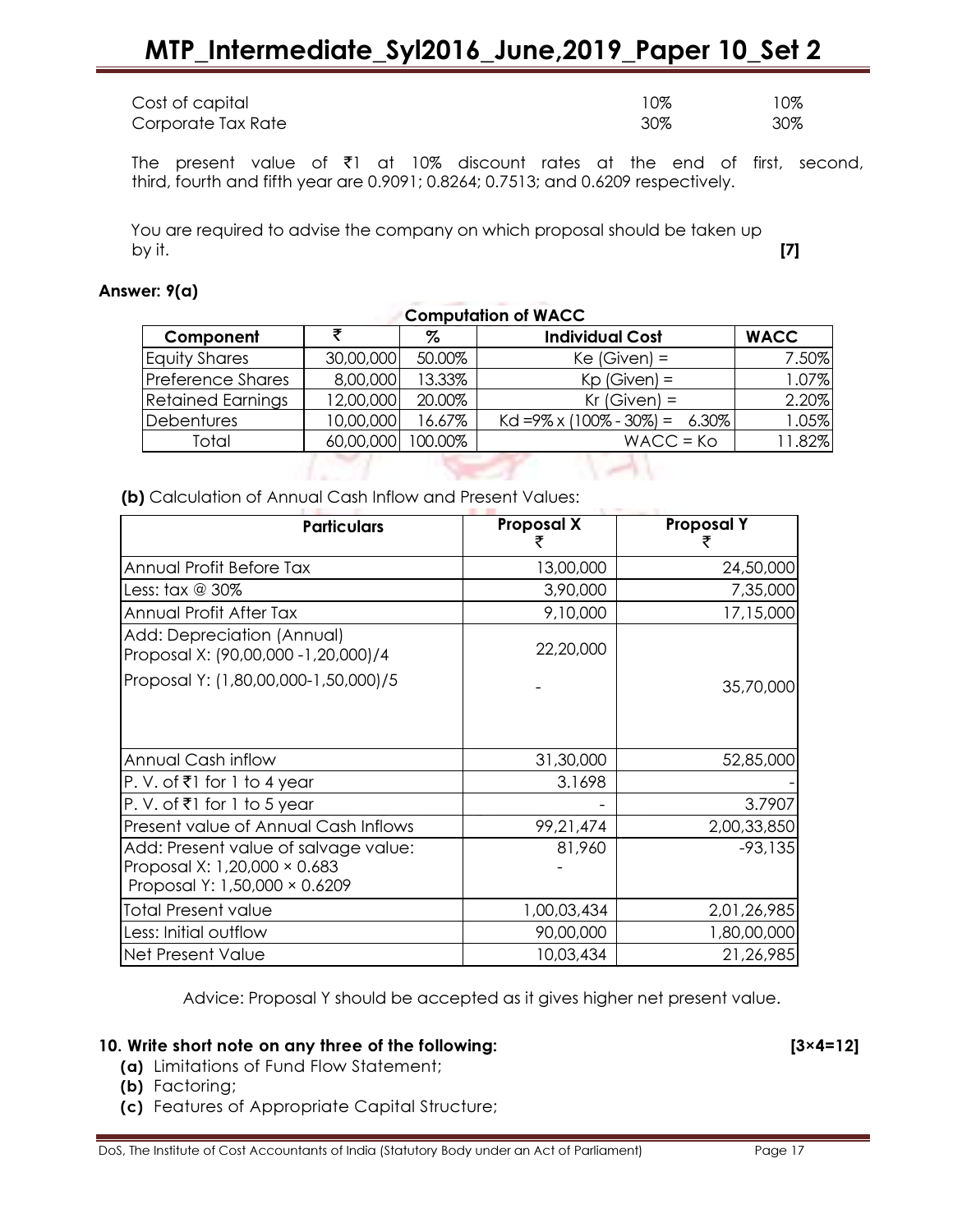(d) Importance of Cost of Capital.

#### Answer :10

#### (a) Limitations of Fund Flow Statement:

Following are the limitations of Fund Flow Statement:

- 1. Funds Flow Statement is not a substitute of Income Statement or a Balance Sheet.
- 2. This statement lacks originality. It is simply rearrangement accounting data.
- 3. It shows only either increase in working capital or decrease in working capital. But, the effect of transactions between current assets and current liabilities are not reflected in the funds flow statement.
- 4. It does not provide information about changes in cash which are more important and relevant than working capital.
- 5. The current year funds flow statement is used for current year only and not useful for future operation and decision making purpose also.

#### (b) Factoring:

Factoring, as a fund based financial service, provides resources to finance receivables as well as facilitates the collection of receivables. It is another method of raising short-term finance through account receivable credit offered by commercial banks and factors. A commercial bank may provide finance by discounting the bills or invoices of its customers. Thus, a firm gets immediate payment for sales made on credit. A factor is a financial institution which offers services relating to management and financing of debts arising out of credit sales. Factoring is becoming popular all over the world on account of various services offered by the institutions engaged in it. Factors render services varying from bill discounting facilities offered by commercial banks to a total take-over of administration of credit sales including maintenance of sales ledger, collection of accounts receivables, credit control and protection from bad debts, provision of finance and rendering of advisory services to their clients.

Factoring, may be on a recourse basis, where the risk of bad debts is borne by the client, or on a nonrecourse basis, where the risk of credit is borne by the factor.

At present, factoring in India is rendered by only a few financial institutions on a recourse basis.

The most critical fall outs of factoring include — (i) the high cost of factoring as compared to other sources of short-term finance, (ii) the perception of financial weakness about the firm availing factoring services, and (iii) adverse impact of tough stance taken by factor, against a defaulting buyer, upon the borrower resulting into reduced future sales.

#### (c) Features of Appropriate Capital Structure:

A capital structure will be considered to be appropriate if it possesses following features:

- (i) Profitability: The capital structure of the company should be most profitable. The most profitable capital structure is one that tends to minimize cost of financing and maximize earnings per equity share.
- (ii) Solvency: The pattern of capital structure should be so devised as to ensure that the firm does not run the risk of becoming insolvent. Excess use of debt threatens the solvency of the company. The debt content should not, therefore, be such that which increases risk beyond manageable limits.
- (iii) Flexibility: The capital structure should be flexible to meet the requirements of changing conditions. Moreover, it should also be possible for the company to provide funds whenever needed to finance its profitable activities.